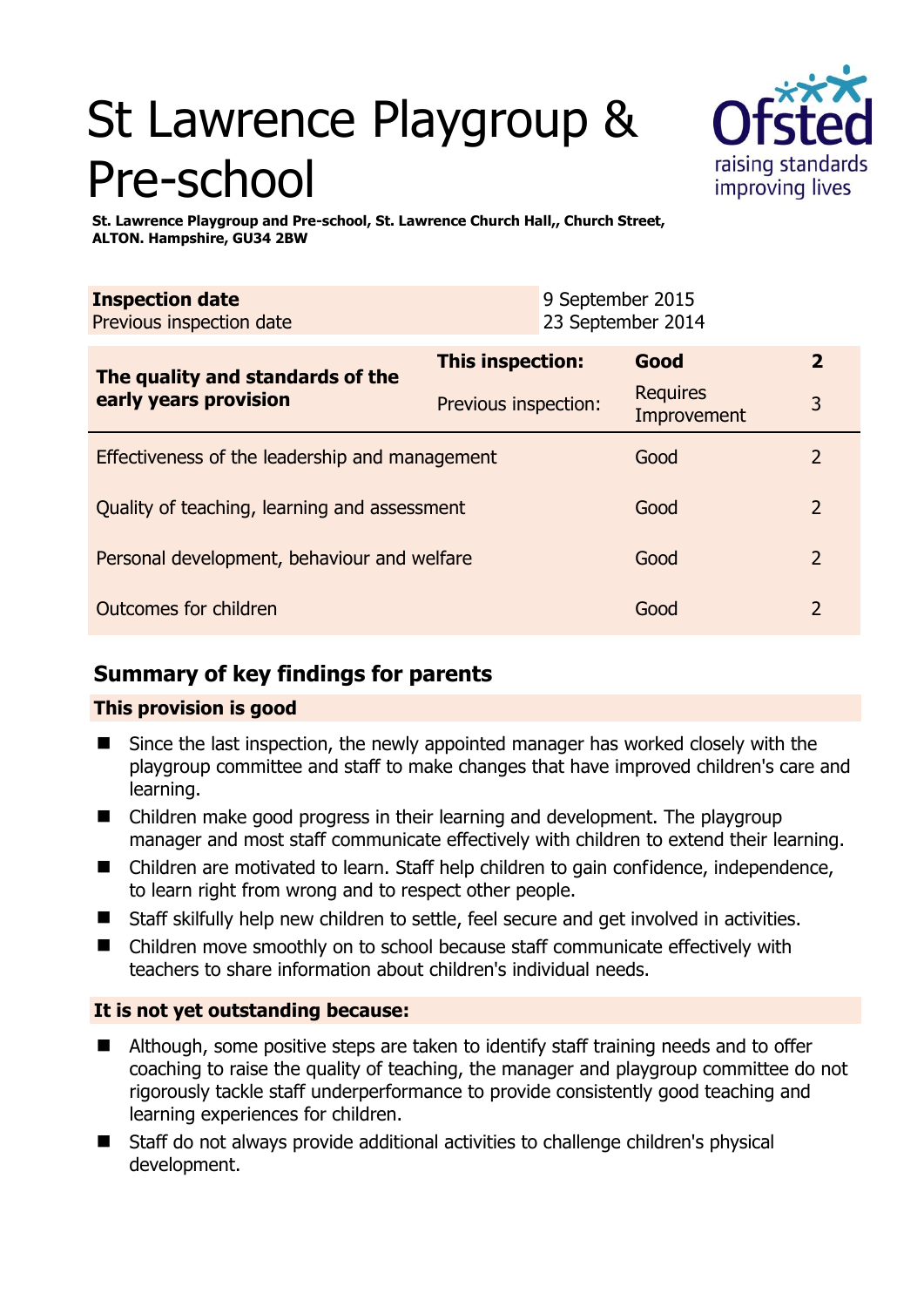## **What the setting needs to do to improve further**

#### **To further improve the quality of the early years provision the provider should:**

- develop a more rigorous approach to tackling any staff underperformance to strengthen continuity in good teaching practice and children's learning and development
- $\blacksquare$  provide children with a wider range of activities that challenge their physical development.

#### **Inspection activities**

- The inspector observed activities in the indoor and outdoor play areas.
- The inspector completed a joint observation with the manager of the provision in the outdoor play area.
- The inspector talked with staff, children and the manager at appropriate times throughout the inspection.
- The inspector looked at children's assessment records and planning documentation, and checked evidence of suitability and qualifications of staff, the provider's selfevaluation and improvement plan.
- The inspector took account of parents' views spoken to on the day of the inspection.

#### **Inspector**

Catherine Greenwood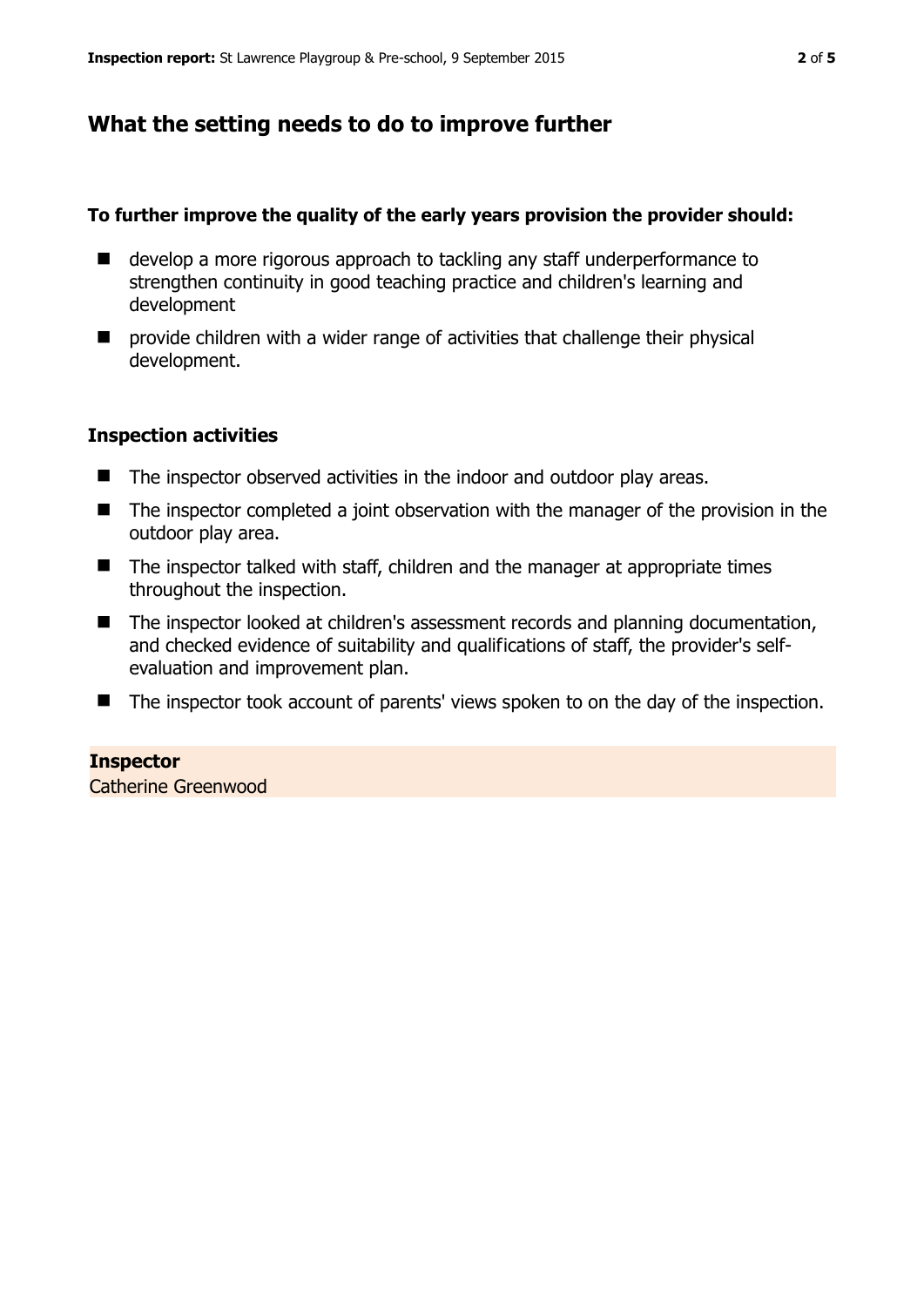# **Inspection findings**

#### **Effectiveness of the leadership and management is good**

The new manager fully understands and implements the Early Years Foundation Stage requirements. She works closely with staff to monitor the success of activities and children's progress. The manager and committee effectively evaluate the playgroup to make improvements. They have met the actions and recommendations made at the last inspection. The manager and committee recognise the need to continue to raise the quality of teaching. In the short time since the manager has been at the playgroup, she has enthusiastically coached and guided staff to make numerous positive changes. For example, the staff make good assessments of children's achievements and have developed their confidence to work in partnership with parents. They now regularly share information with parents about children's ongoing development, which helps staff to plan consistently for children's learning. The manager oversees risk assessments to ensure staff are aware of potential hazards and take action remove or minimise these. The manager and staff know the signs that might give them concern for a child's welfare and how to report these. Safeguarding is effective.

#### **Quality of teaching, learning and assessment is good**

Staff use their good knowledge of children's individual needs to help them learn. They plan a range of activities and patiently show children how to use the resources. Children learn to use tools to manipulate modelling dough, and use glue sticks and scissors to make collages. Staff promote children's language development by watching, listening and responding to them during their play. Children listen attentively to stories and develop an awareness of sounds and rhythms. They investigate how technology works and express their creativity by making designs using paint and soap bubbles. Children develop a good range of skills in readiness for their future learning, such as starting school.

#### **Personal development, behaviour and welfare are good**

Children form firm friendships and behave well. Children decorated fish for a display stating, 'We may all be different fish but in this playgroup we swim together'. As a result, children are learning to respect each other and to understand their connection within the playgroup community. Staff talk with children in a positive way about their achievements; they beam with pleasure and demonstrate a sense of pride. Staff promote children's physical well-being well. Since the last inspection, staff have introduced a cafe-style snack and children now enthusiastically try a wide selection of fresh fruit. Children develop independence as they confidently clear away and wash their plates after eating.

#### **Outcomes for children are good**

Children make good progress in their learning and development in relation to their starting points. They gain the skills they need to help prepare them for school.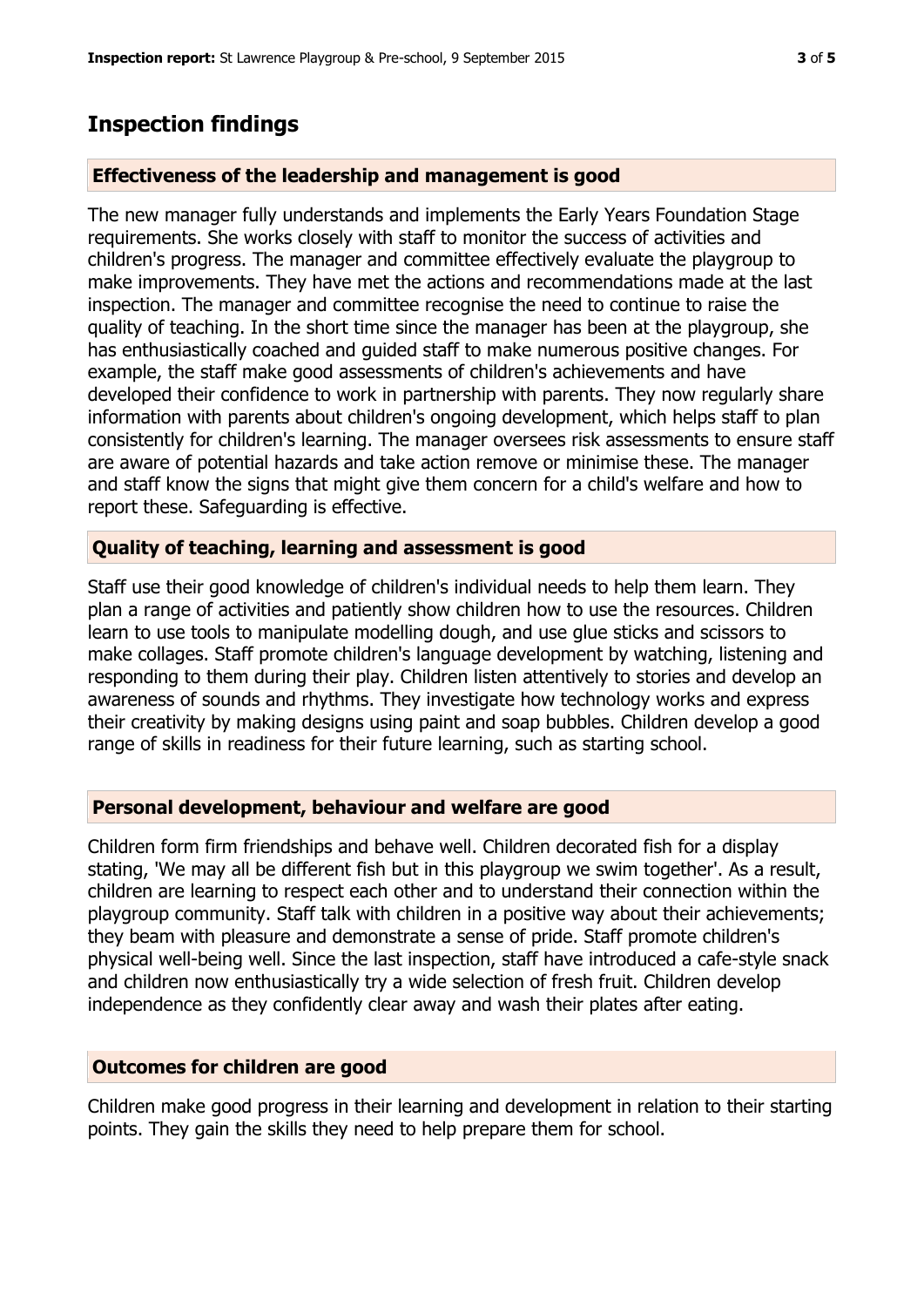## **Setting details**

| Unique reference number       | 109848                           |
|-------------------------------|----------------------------------|
| <b>Local authority</b>        | Hampshire                        |
| <b>Inspection number</b>      | 992611                           |
| <b>Type of provision</b>      | Sessional provision              |
| Day care type                 | Childcare - Non-Domestic         |
| Age range of children         | $2 - 8$                          |
| <b>Total number of places</b> | 24                               |
| Number of children on roll    | 15                               |
| <b>Name of provider</b>       | St Lawrence Pre School Committee |
| Date of previous inspection   | 23 September 2014                |
| <b>Telephone number</b>       | 01420 82442                      |

St Lawrence Playgroup & Pre-school opened in 1974 and registered in 1992. It is located in Alton, Hampshire. The pre-school receives funding for the provision of free early education for children aged three and four years. It is open Monday to Friday during school term time, from 9am to 12 noon. The pre-school employs four staff, including the manager who has an Early Years Foundation Degree. The other three staff hold level 3 early years qualifications.

This inspection was carried out by Ofsted under sections 49 and 50 of the Childcare Act 2006 on the quality and standards of provision that is registered on the Early Years Register. The registered person must ensure that this provision complies with the statutory framework for children's learning, development and care, known as the Early Years Foundation Stage.

Any complaints about the inspection or the report should be made following the procedures set out in the guidance 'Complaints procedure: raising concerns and making complaints about Ofsted', which is available from Ofsted's website: www.gov.uk/government/organisations/ofsted. If you would like Ofsted to send you a copy of the guidance, please telephone 0300 123 4234, or email enquiries@ofsted.gov.uk.